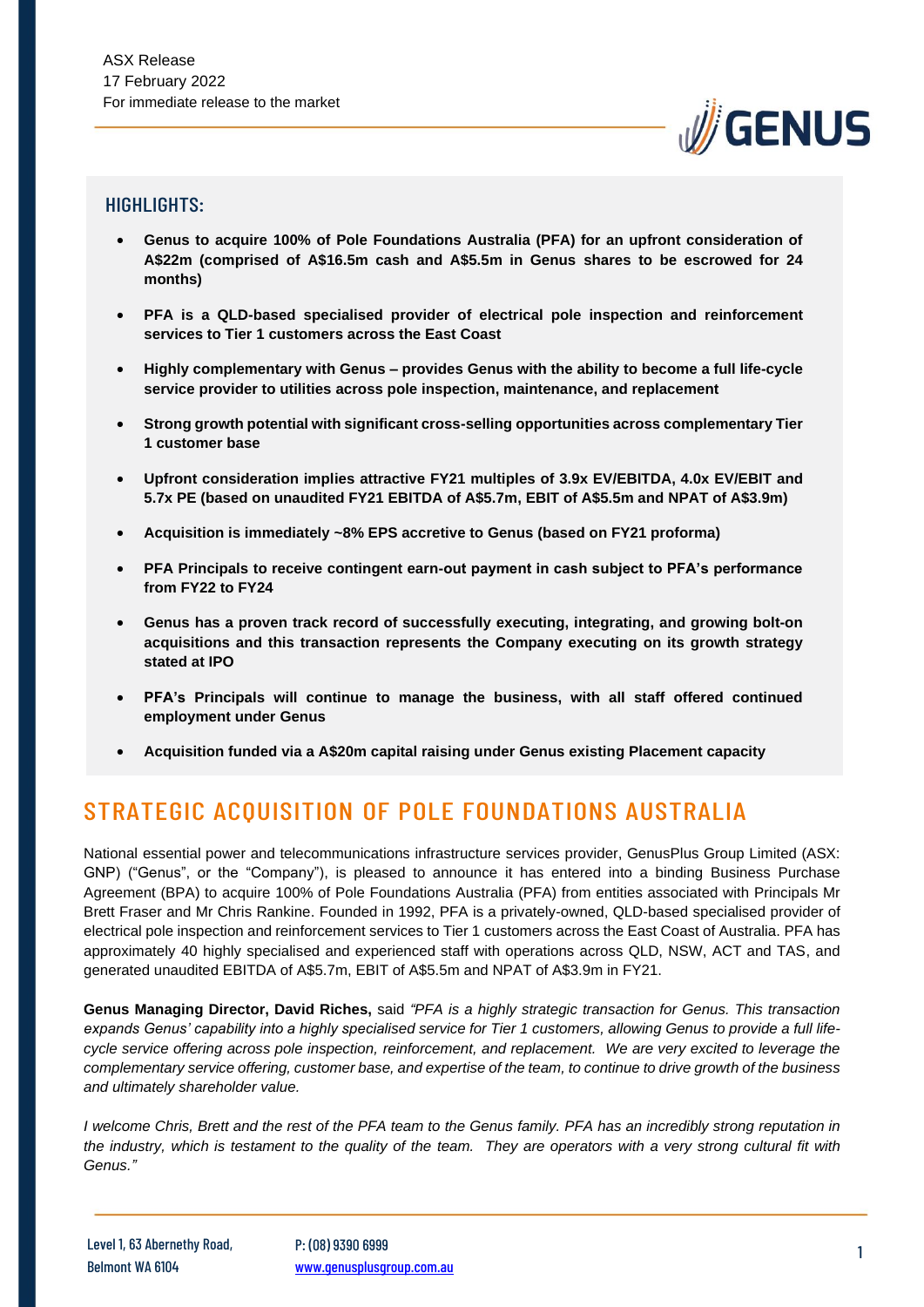

**PFA Principals, Brett Fraser and Chris Rankine,** said *"We are very excited to join the Genus Group as we strongly believe that the combination will allow us to better service our customers, and position us for growth into the future. This transaction is also a great outcome for all our employees who will be offered continuous employment and benefit from the future growth of the business.*"

#### **Strategic Rationale**

The acquisition of PFA is highly strategic and immediately accretive for Genus.

| <b>Complementary</b><br>specialised<br>service offering      | Very complementary to Genus' services as aged poles are either able to be reinforced<br>$\bullet$<br>(PFA) or will need to be replaced (Genus)<br>PFA has a very specialised service offering with key competitors being Downer (UAM)<br>$\bullet$<br>and Osmose (Logsys)                            |
|--------------------------------------------------------------|------------------------------------------------------------------------------------------------------------------------------------------------------------------------------------------------------------------------------------------------------------------------------------------------------|
| More predictable<br>recurring<br>revenue stream              | PFA provides inspection and maintenance services under multi-year framework<br>$\bullet$<br>agreements with utilities<br>Provides more predictable recurring revenue stream<br>$\bullet$                                                                                                             |
| <b>Complementary</b><br>customer and<br>geographical<br>base | Strong strategic fit with Genus' strategy of east coast expansion - PFA has a Tier 1<br>$\bullet$<br>customer base with utilities in QLD, NSW, ACT and TAS<br>PFA's Queensland base provides critical mass to secure additional work in the east<br>٠<br>coast across Genus' other service offerings |
| <b>Cross-selling</b><br>opportunities                        | Significant cross-selling opportunities with Genus' strong WA relationships and PFA's<br>$\bullet$<br>east coast presence and relationships<br>Services are complementary and allows Genus to offer a full life cycle solution to<br>٠<br>utilities                                                  |
| <b>Highly earnings</b><br>accretive                          | Immediate ~8% EPS accretive to Genus based on FY21 pro-forma<br>$\bullet$<br>Attractive acquisition multiple of 3.9x EV/EBITDA, 4.0x EV/EBIT and 5.7x PE (FY21)<br>$\bullet$<br>Low capex intensity resulting in strong cash flow generation and strong returns on<br>$\bullet$<br>capital           |
| <b>Significant</b><br>growth potential                       | Significant growth opportunities available for PFA through penetration into other utility<br>$\bullet$<br>customers and other states<br>Strong industry tailwinds - high proportion of distribution poles reaching end of usable<br>life                                                             |
| <b>Consistent with</b><br>stated growth<br>strategy          | Genus has a proven track record of successfully executing, integrating, and growing<br>$\bullet$<br>bolt-on acquisitions<br>This transaction represents the Company executing on its growth strategy stated at<br>$\bullet$<br><b>IPO</b>                                                            |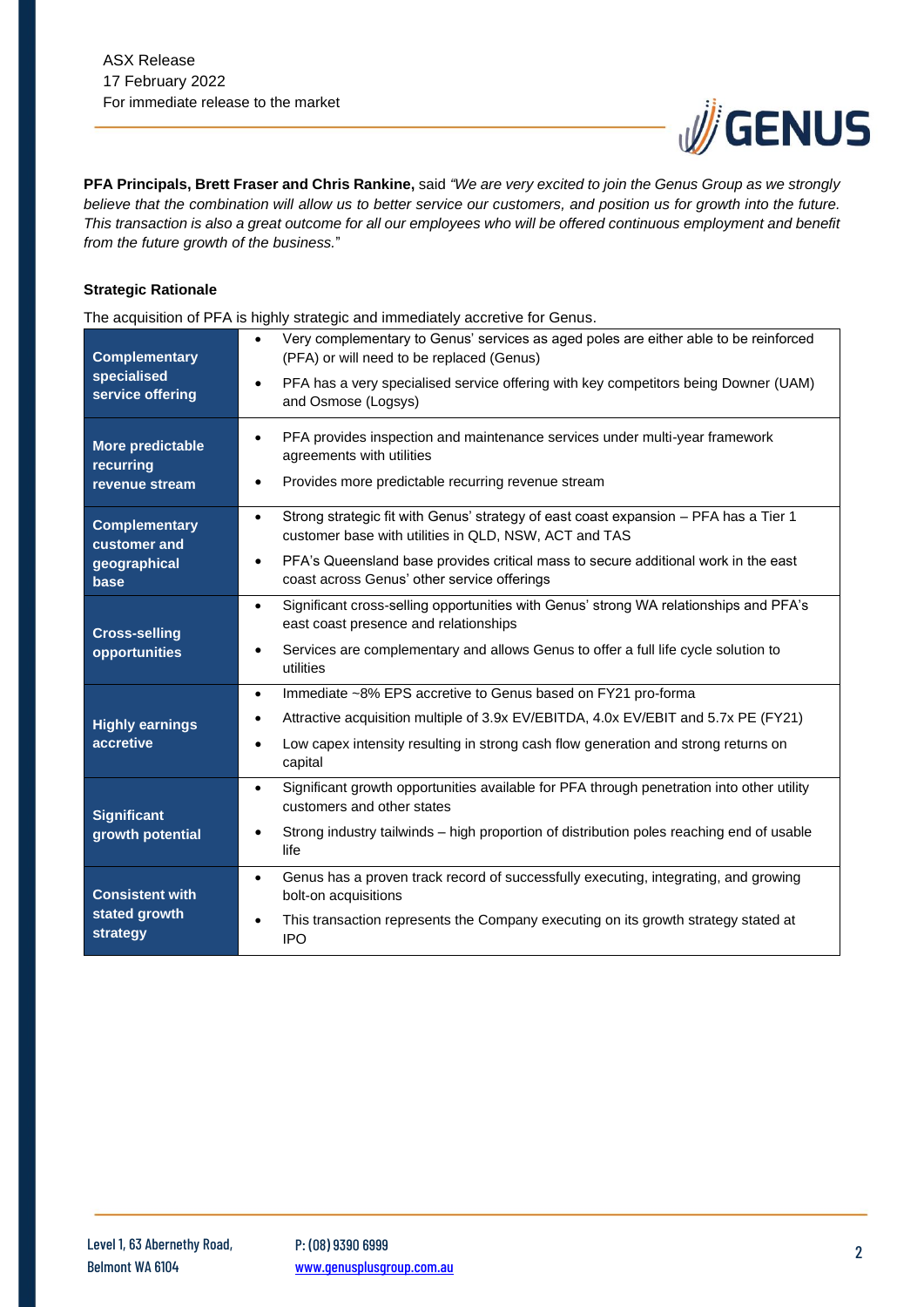

#### **Acquisition Terms**

In consideration for the acquisition of 100% of PFA, Genus has agreed to pay an upfront consideration of ~A\$22m, payable in:

- A\$16.5m cash: and
- ~4.63m fully paid ordinary Genus shares at an agreed fixed price of \$1.187 per share.

Upfront consideration represents an acquisition multiple of 3.9x EV/EBITDA, 4.0x EV/EBIT and 5.7x PE based on PFA's FY21 unaudited accounts.

The upfront cash payment is subject to certain customary adjustments (including for stock and employee leave balances). All Genus shares issued to the PFA Principals as consideration are to be held in voluntary escrow for 24 months subject to certain exceptions.

PFA Principals will also receive a contingent earn-out payment in cash across FY22-FY24, comprised of:

- FY22 earn-out: A\$3m subject to achieving FY22 EBITDA of A\$6.175m, plus 1% of FY22 NPAT above A\$5m;
- FY23 earn-out: A\$7m subject to achieving FY23 EBITDA of A\$9.8m, plus 1% of FY23 NPAT above A\$8m
	- o Nil payable if FY23 EBITDA is A\$6.675m or below. A\$7m payable (plus 1% as set out above) if FY23 EBITDA is A\$9.8m or above. Pro rata for anything in between; and
- FY24 earn-out: A\$9m subject to achieving FY24 EBITDA of A\$12.25m, plus 50% of FY24 NPAT above A\$8.45m up to A\$10.45m, plus 1% of FY24 NPAT above A\$11m
	- o Nil payable if FY24 EBITDA is A\$9.8m or below. A\$9m payable (plus 1% and sharing of NPAT as set out above) if FY24 EBITDA is A\$12.25m or above. Pro rata for anything in between.

The earn-out payments set out above will be adjusted in favour of Genus if the aggregate capital expenditure of the business is more than A\$1.327 million during the earn-out period.

For the purposes of calculating the earn-out, EBITDA and NPAT will be calculated based on invoice-based accounting per PFA's historical accounting method and will be normalised for abnormal, one-off costs and income.

PFA Principals will be employed by Genus on completion of the sale and will continue to manage the PFA business during the FY22-24 period.

In the event of:

- a change of control of Genus by a direct competitor of PFA during the FY22-24 period (**Control Event**), the PFA vendors will be paid the amounts set out in Part A of the Schedule (see Schedule below); and
- a divestment of the PFA business by Genus during the same period (**Acceleration Event**), the PFA vendors will immediately receive the amounts set out in Part B of the Schedule (see Schedule below).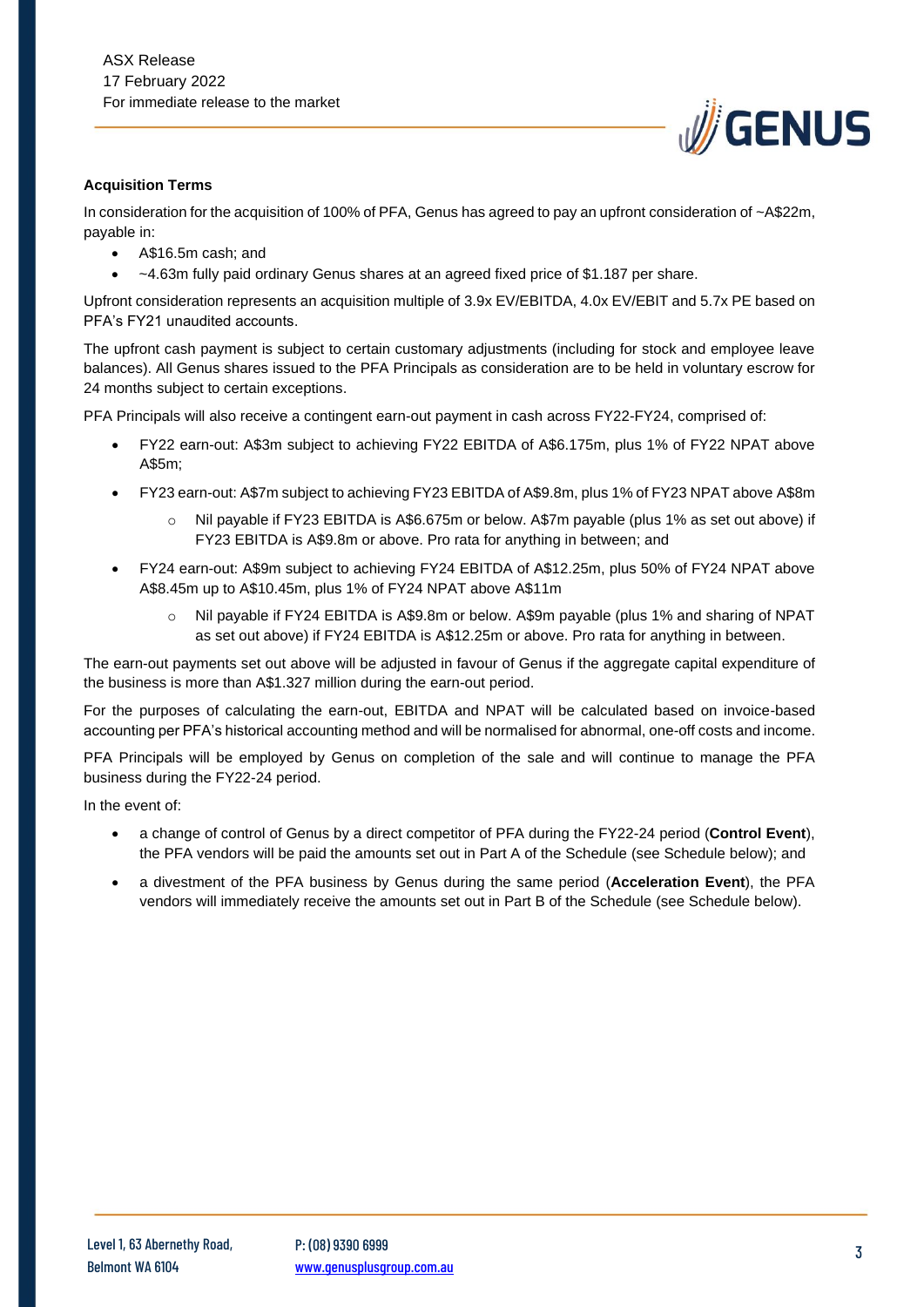

#### **Conditions Precedent**

The closing of the acquisition under the BPA is subject to certain conditions precedent, including but not limited to those set out below, being satisfied or waived:

- Completion of a capital raising by Genus to raise a minimum of A\$20 million
- Receipt of change of control consents on PFA material contracts
- No material adverse change in the PFA business
- Other customary closing conditions precedent

Completion of the acquisition is indicatively anticipated for mid-March 2022, subject to satisfaction or waiver of all conditions precedent. If the conditions precedent are not satisfied or waived by 30 April 2022, the BPA will terminate.

#### **Advisers**

For the acquisition, Sternship Advisers acted as corporate adviser and Gilbert + Tobin acted as legal adviser to Genus.

#### **Trading Halt Pending Capital Raise**

Genus will request a Trading Halt pending a capital raise to fund the acquisition. Further information will be provided in due course.

Bell Potter Securities Limited and Euroz Hartleys have been appointed as Joint Lead Managers and bookrunners to the capital raising.

**The Board of the Company has authorised the release of this announcement to the market.** For more information:

### INVESTOR ENQUIRIES

David Riches investors@genusplusgroup.com.au +61 8 9390 6999

Damian Wright investors@genusplusgroup.com.au +61 8 9390 6999

### ABOUT GENUSPLUS

GenusPlus Group Ltd is an end-to-end specialist service provider for essential power and communications infrastructure. GenusPlus provides an integrated service offering to its customers in the resources, power, utilities and communications sectors across Australia.

For further information, go to [www.genusplusgroup.com.au.](http://www.genusplusgroup.com.au/)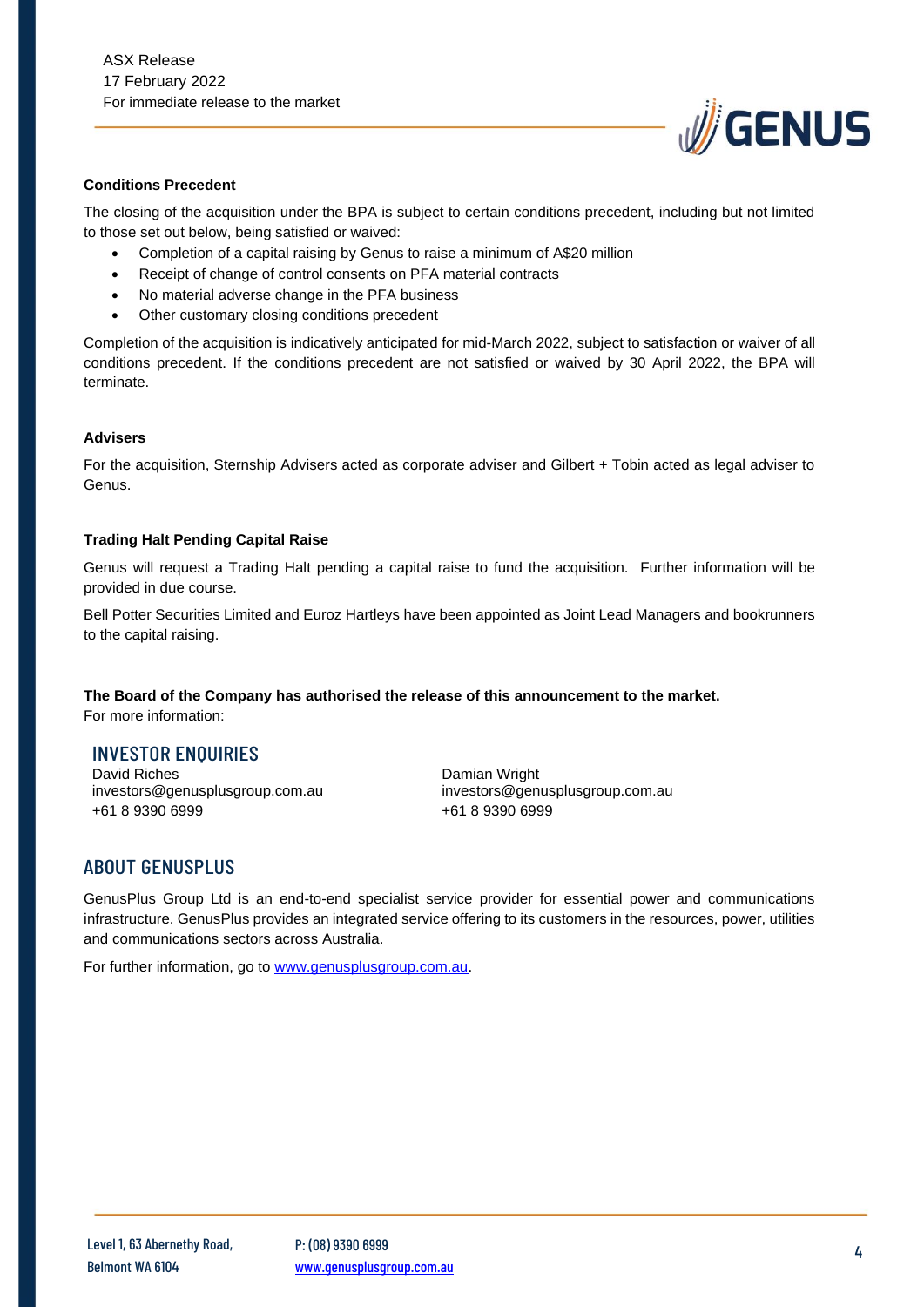

## **Schedule**

## **Amounts payable to the PFA vendors on a Control Event or Acceleration Event**

**Part A**

| <b>Time</b><br><b>of</b><br><b>Control Event</b>    | Amount payable by Genus to the PFA vendors                                                                                                                                                                                                                                                                                        |
|-----------------------------------------------------|-----------------------------------------------------------------------------------------------------------------------------------------------------------------------------------------------------------------------------------------------------------------------------------------------------------------------------------|
| If the<br>Control<br>Event<br>occurs<br>during FY22 | For FY22: A\$1,500,000, less the value of the aggregate capital expenditure spent by the<br>Business from Completion up to the date of the Control Event which is above A\$2,000,000,<br>plus the value of the aggregate NPAT of the Business from Completion up to the date of the<br>Control Event which is above A\$10,000,000 |
|                                                     | For FY23: A\$3,500,000, less the value of the aggregate capital expenditure spent by the<br>Business from Completion up to the date of the Control Event which is above A\$3,000,000,<br>plus the value of the aggregate NPAT of the Business from Completion up to the date of the<br>Control Event which is above A\$20,000,000 |
|                                                     | For FY24: A\$5,000,000, less the value of the aggregate capital expenditure spent by the<br>Business from Completion up to the date of the Control Event which is above A\$4,000,000,<br>plus the value of the aggregate NPAT of the Business from Completion up to the date of the<br>Control Event which is above A\$25,000,000 |
| If the<br>Control<br>Event<br>occurs<br>during FY23 | For FY23: A\$3,500,000, less the value of the aggregate capital expenditure spent by the<br>Business from Completion up to the date of the Control Event which is above A\$3,000,000,<br>plus the value of the aggregate NPAT of the Business from Completion up to the date of the<br>Control Event which is above A\$20,000,000 |
|                                                     | For FY24: A\$5,000,000, less the value of the aggregate capital expenditure spent by the<br>Business from Completion up to the date of the Control Event which is above A\$4,000,000,<br>plus the value of the aggregate NPAT of the Business from Completion up to the date of the<br>Control Event which is above A\$25,000,000 |
| If the<br>Control<br>Event<br>occurs<br>during FY24 | For FY24: A\$5,000,000, less the value of the aggregate capital expenditure spent by the<br>Business from Completion up to the date of the Control Event which is above A\$4,000,000,<br>plus the value of the aggregate NPAT of the Business from Completion up to the date of the<br>Control Event which is above A\$25,000,000 |